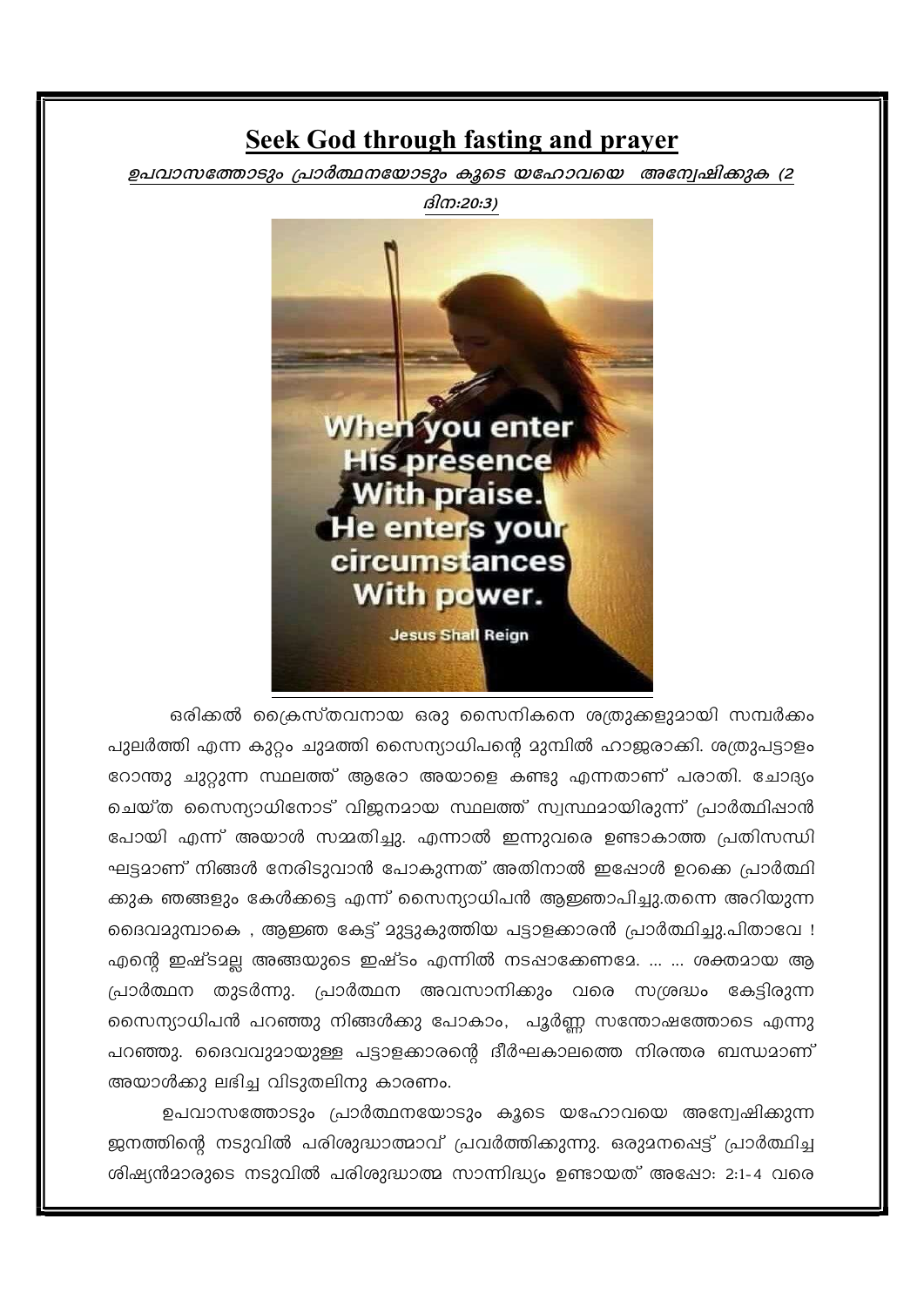യുള്ള ഭാഗത്ത് കാണാം. അപ്രകാരം യഹോവയെ ഉപവാസത്തോടെ അന്വേഷിച്ച ആളാണ് യെഹോശാഫാത്ത്. ഈ വാക്കിന്റെ അർത്ഥം യഹോവ എന്റെ ന്യായാധി പൻ എന്നാണ്.

## ഉപവസിച്ച് പ്രാർത്ഥിക്കുന്നതിന്റെ പ്രത്യേകതകൾ 1. പ്രശ്ന പരിഹാരകനെ കണ്ടെത്തുന്നു.

ന്യായാധിപൻ ആരെന്ന് മനസ്സിലാക്കുവാൻ ഉപവാസവും പ്രാർത്ഥനയും സഹായിക്കുന്നു. കാരണം ഈ ന്യായാധിപനാണ് യഥാർത്ഥ പ്രശ്ന പരിഹാരകൻ. നെഹമ്യാവ് തന്റെ സുഖകരമായ ജീവിതത്തെ മറന്ന് പ്രവാസത്തിലായ ജനത്തിന്റെ കഷ്ടം ഓർത്ത് കരഞ്ഞു. ഉപവസിച്ചു , പ്രാർത്ഥിച്ചു. (നെഹ:1:3-4) 2 ദിന: 20:3,4 വാക്യ ങ്ങളിൽ തന്റെ നേരെ വരുന്ന വലിയ ജനസമൂഹത്തെ ഭയന്ന്, സഹായം ചോദി ഷാൻ യഹോവയുടെ സന്നിധിയിൽ ഒന്നിച്ചു കൂടിയ രാജാവിനെയും ജനത്തേയും കാണാം.

#### 2. വൈവീക ഇഞാനം അന്വേഷിക്കുന്നു.

മാനുഷിക ഇഞാനം തേടാതെ ദൈവത്തിലാശ്രയിച്ച് പ്രവർത്തിഷാനുള്ള ഇഞാനവും വിവേകവും ഉപവസിച്ച് പ്രാർത്ഥിക്കുന്ന സ്വാഭാവമുള്ളവന് ലഭ്യമാകുന്ന ഗുണമാണ്. ഏതു പ്രവർത്തി തുടങ്ങും മുമ്പും പ്രാർത്ഥിക്കുന്നത് ഒരു ശീലമാക്കുക. രാജാവായ യെഹോശാഫാത്തിന് ശത്രു വരുന്നു എന്നറിഞ്ഞപ്പോൾ പുറപ്പെടുവാൻ തയ്യാറാകുവാൻ സൈന്യാധിപൻമാരോട് പറയാമായിരുന്നു. സമയം കിട്ടുന്നതനുസ രിച്ച് പ്രാർത്ഥിക്കാമെന്നും പറഞ്ഞില്ല. ഇന്നത്തെ Newgen: കുട്ടികൾക്ക് പ്രവർത്തി , പ്രാർത്ഥന, ഉപവാസം എന്ന വാക്കുകൾ മടുഷുളവാക്കുന്നവയാണ്. സാധാരണ മാനു ഷ ഇഞാനം ഉപേക്ഷിച്ച് പ്രശ്ന പരിഹാരത്തിന് ദൈവീകഇഞാനം അന്വേഷിക്കുന്ന വന് വിജയം നിശ്ചയമാണ്.

#### 3. എന്തുകൊണ്ട് എന്ന് ചോദിക്കുന്നില്

2 ദിന:(20:1)ൽ അതിനുശേഷം എന്ന ഒരു വാക്ക് ശ്രദ്ധിക്കുക. ഏതിനുശേഷം എന്നത് മനസ്സിലാക്കുവാൻ 2 ദിന:19:5-11 വരെയുള്ള ഭാഗം ശ്രദ്ധിക്കുക. സ്വയത്തെ ഉപേക്ഷിച്ചു തെറ്റു സംഭവിച്ചത് തിരുത്തി എന്നിട്ടും ശത്രു വന്നത് എന്തുകൊണ്ട് എന്ന് രാജാവ് ചിന്തിച്ചില്ല. കഴിവില്ലാത്ത ഭരണത്തലവൻ എന്ന് ജനം പറയും എന്ന് ചിന്തിക്കാതെ ദൈവത്തോട് സഹായം ചോദിഷാനും താൻ എന്തെല്ലാം ചെയ്ത് എന്നും എന്തിനിങ്ങനെ സംഭവിച്ചു എന്ന് ചോദിക്കാതിരിഷാനും പ്രാർത്ഥന കേൾക്കു ന്നവനോട് നിരന്തര സമ്പർക്കമുള്ളവർക്കേ കഴിയുകയുള്ളൂ.

#### 4. താഴ്മയുള്ളവരാകുന്നു.

നിഗളസ്വഭാവമില്ലാത്തവനാണ്. പ്രാർത്ഥനാശീലമുള്ളവൻ യെഹോശാഫാ ത്തിന്റെ പ്രാർത്ഥന ആരംഭിക്കുന്നതു തന്നെ തങ്ങൾക്ക് ശക്തിയില്ല എന്ന് സമ്മതിച്ചു കൊണ്ടാണ്. 2 ദിന:20:6-12 വരെയുള്ള ഭാഗം ശ്രദ്ധിക്കുക. ഇന്ന് നശ്വരമായ പണം,